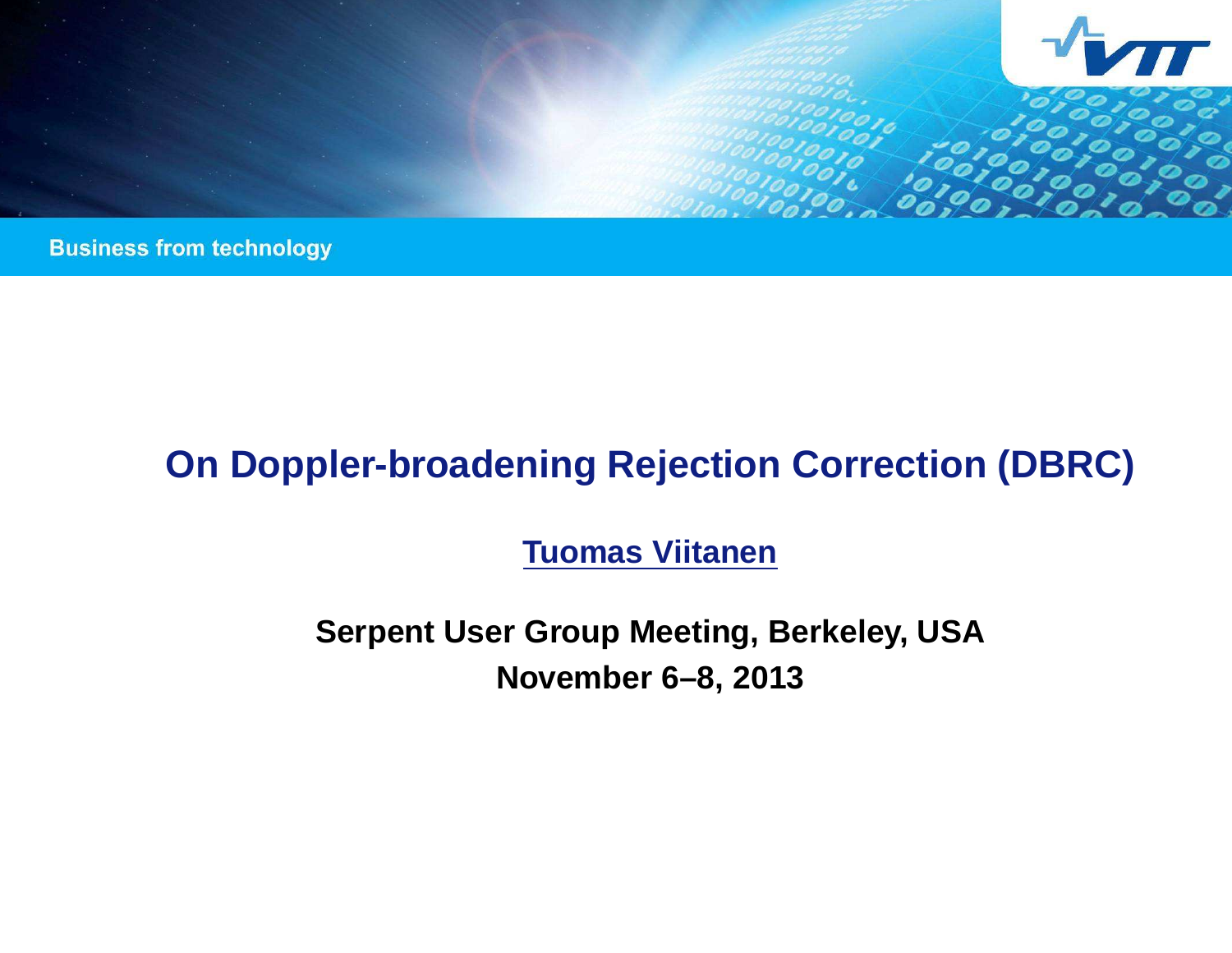

# **Elastic scattering kinetics in MC**

- When an elastic scattering occurs, the velocity and direction of the scattered neutron depends on the velocity of the target nucleus.
- When  $S(\alpha,\beta)$  tables are available, the secondary particle distributions can be sampled straight from them (bound-atom scattering)
- When the tables are not available, the velocities are actually sampled.
	- At relatively low energies so called free gas treatment is used.
	- Above <sup>a</sup> threshold energy (400 kT) the target is assumed to be stationary.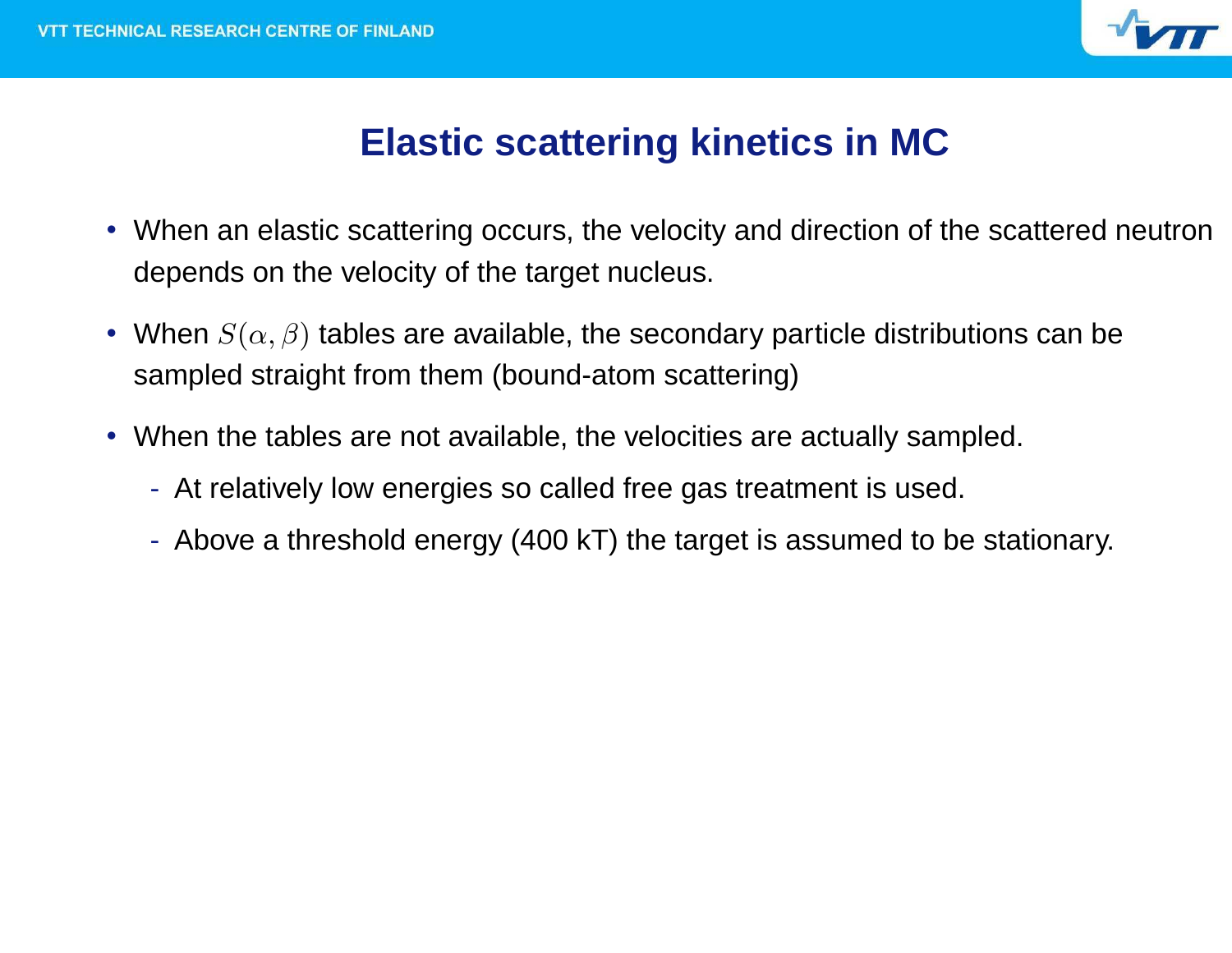

### **Free Gas Treatment**

• Distribution traditionally used for sampling target velocities (Solbrig)

$$
P(Vt, \mu) = \frac{v_{\rm r}}{2v} f_{\rm MB}(V_{\rm t}, T)
$$
\n(1)

includes an assumption

$$
\frac{\sigma_{\rm s}(v_{\rm r},0)}{\sigma_{\rm s}(v,T)} \approx 0 \tag{2}
$$

• Correct distribution:

$$
P(Vt, \mu) = \frac{\sigma_{\rm s}(v_{\rm r}, 0)}{\sigma_{\rm s}(v, T)} \frac{v_{\rm r}}{2v} f_{\rm MB}(V_{\rm t}, T)
$$
(3)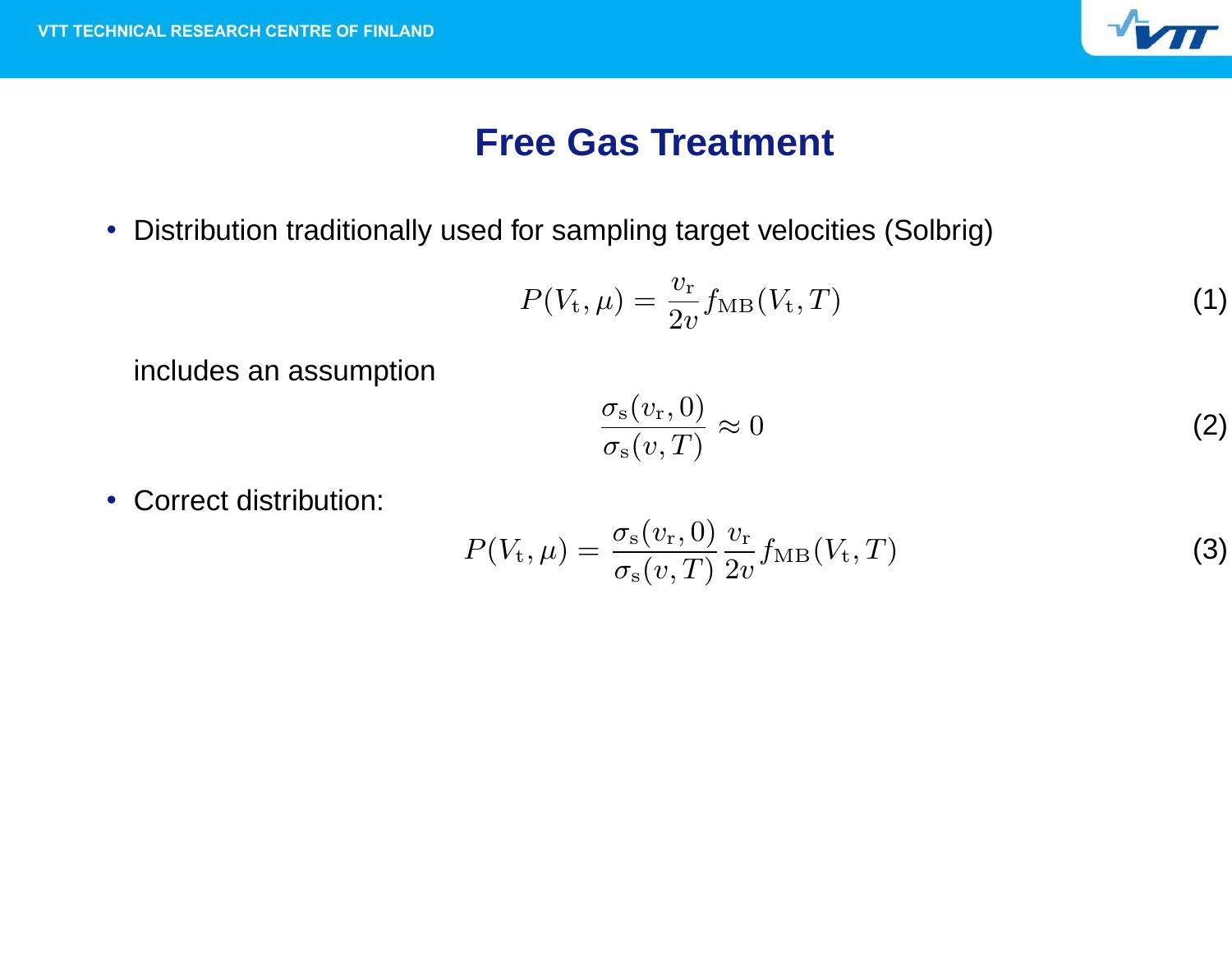

# **DBRC**

- Doppler-broadening Rejection Correction is <sup>a</sup> methdod for taking into account the effect of varying cross sections on the target velocity distribution.
- The velocity distribution becomes correct if velocities are sampled from distribution (Rothenstein, Dagan, Becker)

$$
P(Vt, \mu) = \frac{\sigma_{\rm s}(v_{\rm r}, 0)}{\sigma_{\rm s,maj}(v)} \frac{v_{\rm r}}{2v} f_{\rm MB}(V_{\rm t}, T)
$$
(4)

where  $\sigma_{s,maj}(v)$  is the maximum zero Kelvin scattering xs within the range of thermal motion around  $v$ .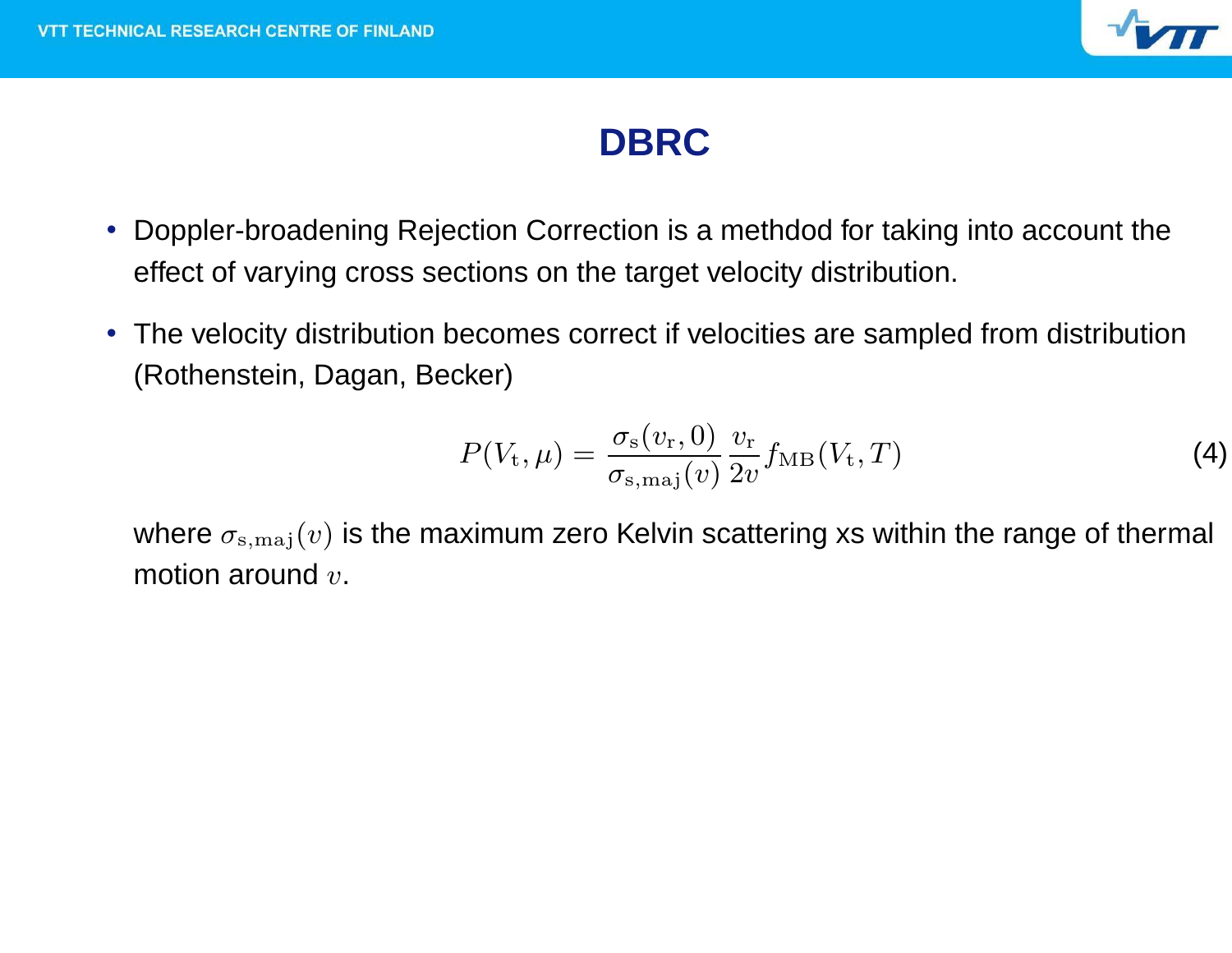

## **Effects of DBRC**



Figure 1: Elastic scattering xs of  $^{238}$ U xs near the lowest resonance.

$$
P(Vt, \mu) = \frac{\sigma_{\rm s}(v_{\rm r}, 0)}{\sigma_{\rm s,maj}(v)} \frac{v_{\rm r}}{2v} f_{\rm MB}(V_{\rm t}, T)
$$
(5)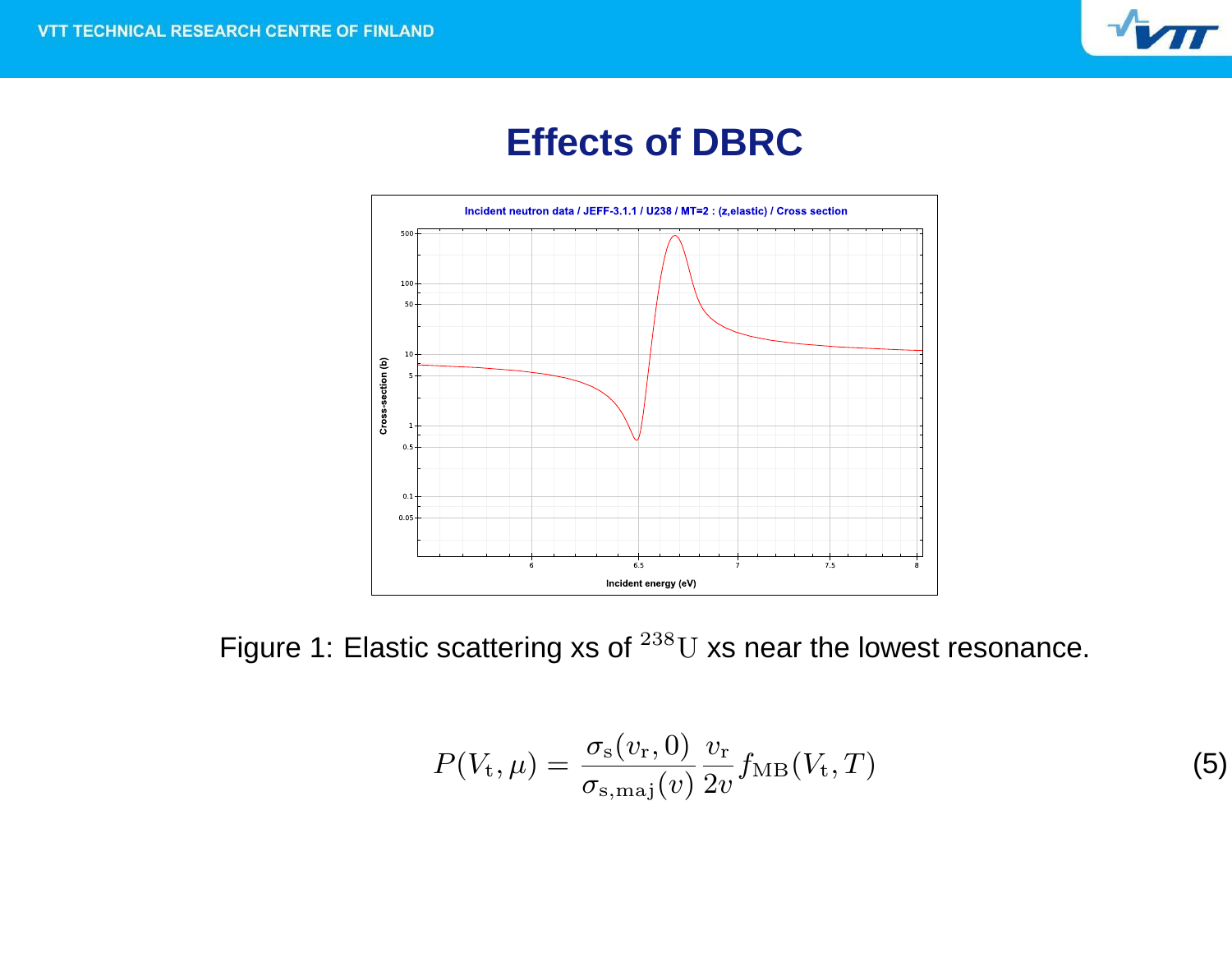

# **DBRC in Serpent**

set dbrc 0.4E-6 2.1E-4 92238.00c

- Minimum and maximum energy for DBRC
- List of 0 K cross sections for DBRC nuclides.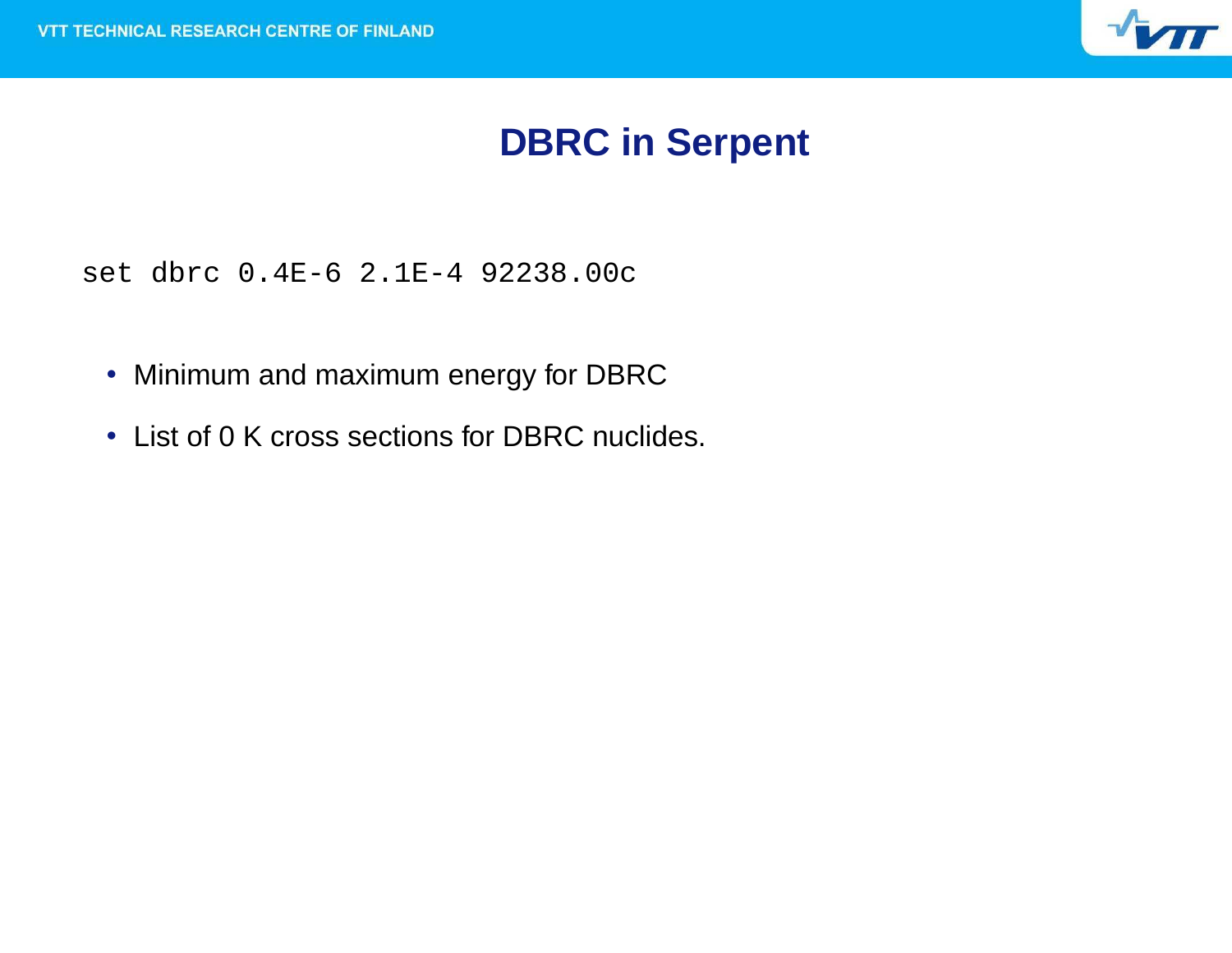

# **Effect on results: fresh fuel**

#### Table 1: **Eigenvalues with and without DBRC for U-238.**

| System       | without DBRC         | with DBRC        | $\Delta k_{\text{eff}}$ (pcm) |
|--------------|----------------------|------------------|-------------------------------|
| PWR @ HFP    | 1.28917 $\pm$ 18 pcm | 1.28735 $\pm$ 18 | 182                           |
| HTGR @ "HFP" | 1.20995 $\pm$ 27 pcm | $1.20093 \pm 27$ | 902                           |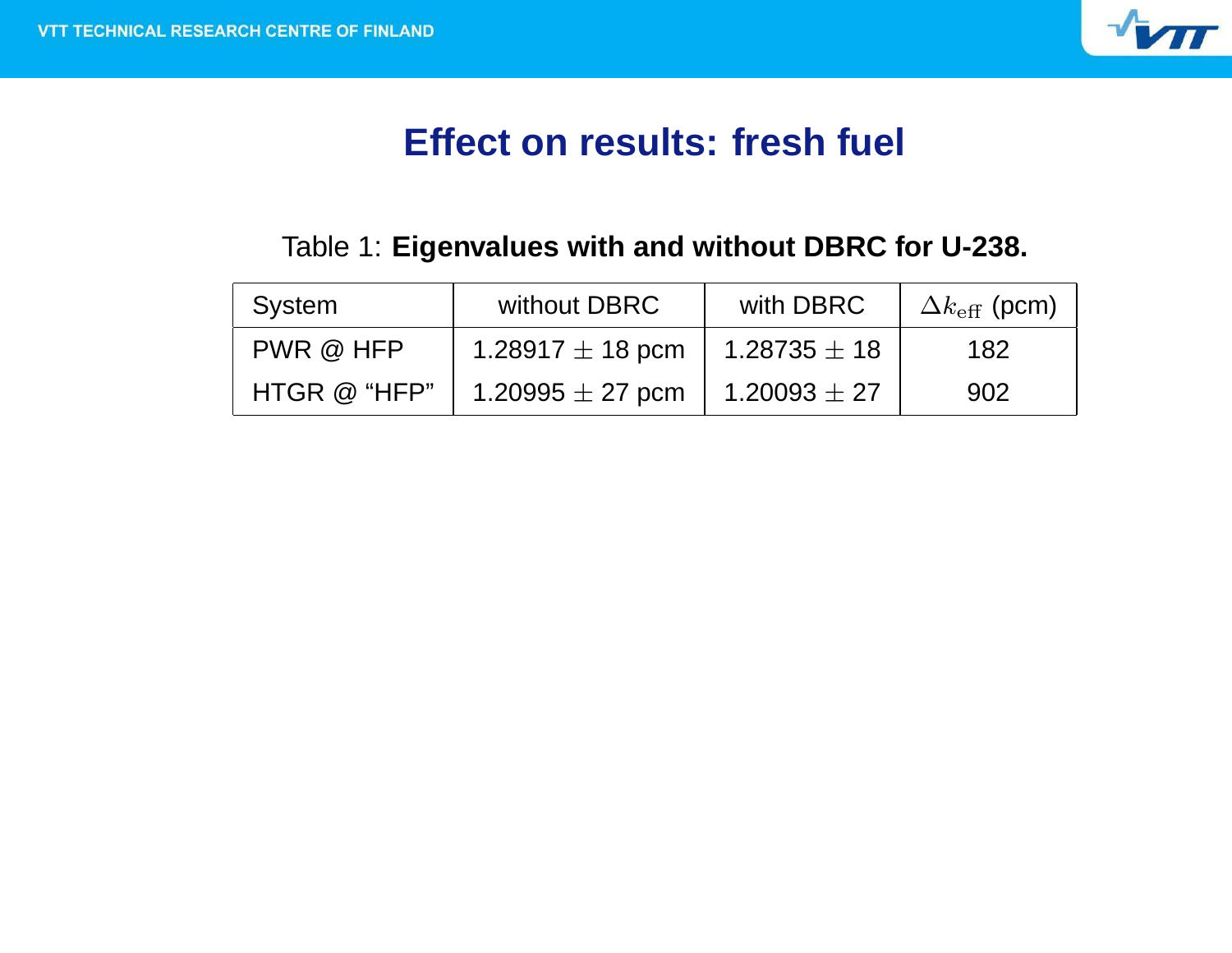

## **Effect on results: burnup calculation (1/2)**



Figure 2: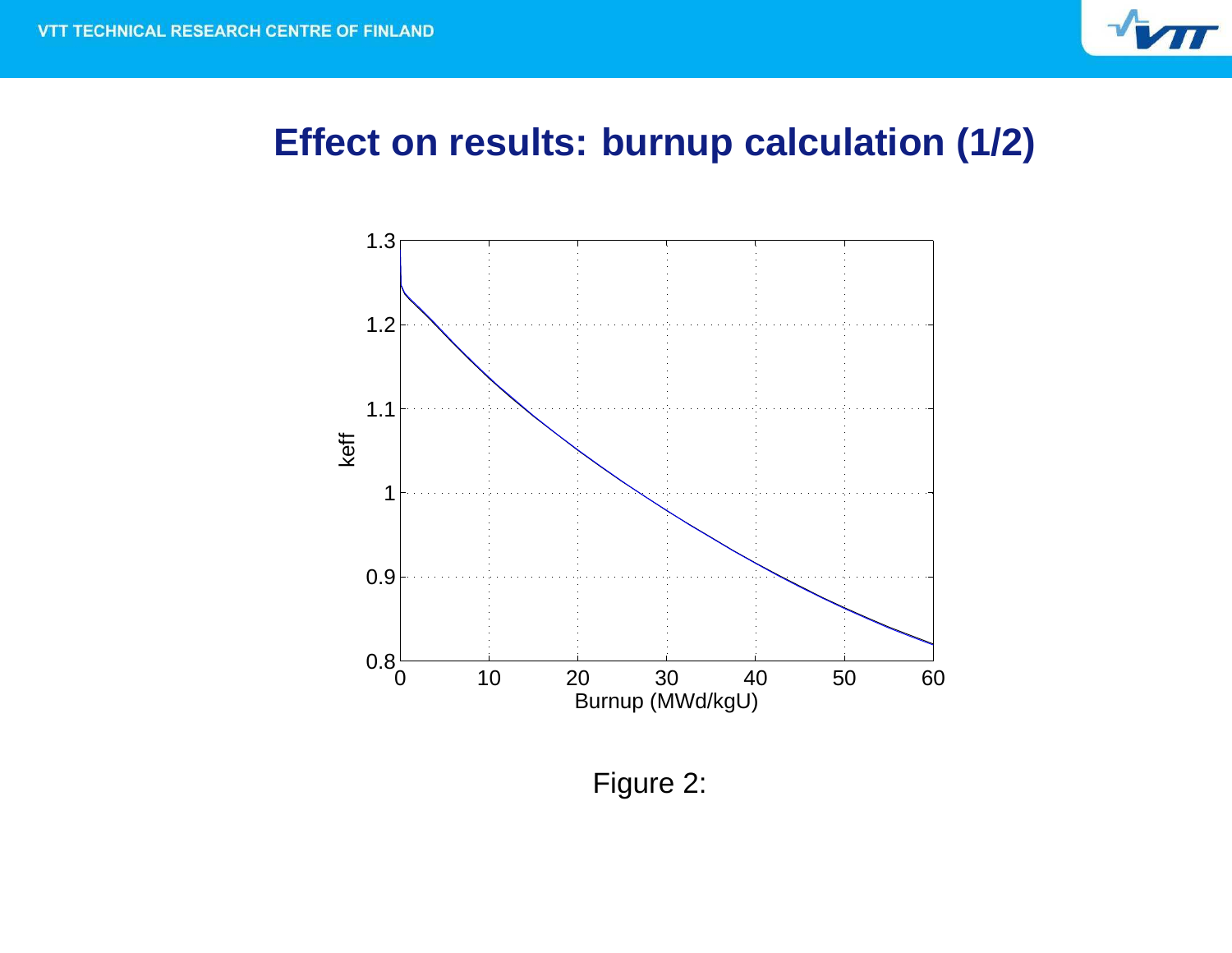

#### **Effect on results: burnup calculation (2/2)**



Figure 3: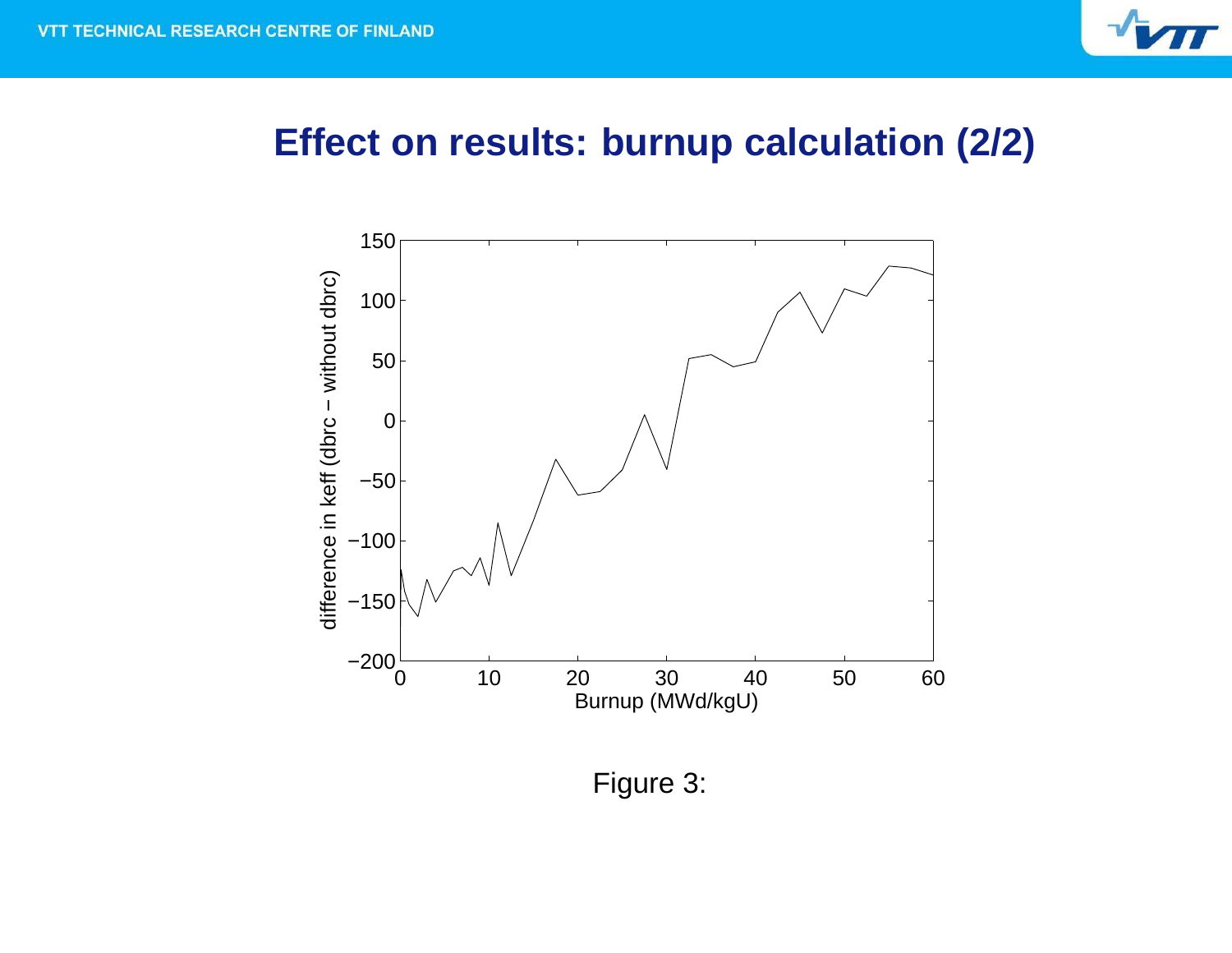

### **What nuclides to include?**

 $\cdot$   $^{238}{\rm U}$  is the most significant, but...